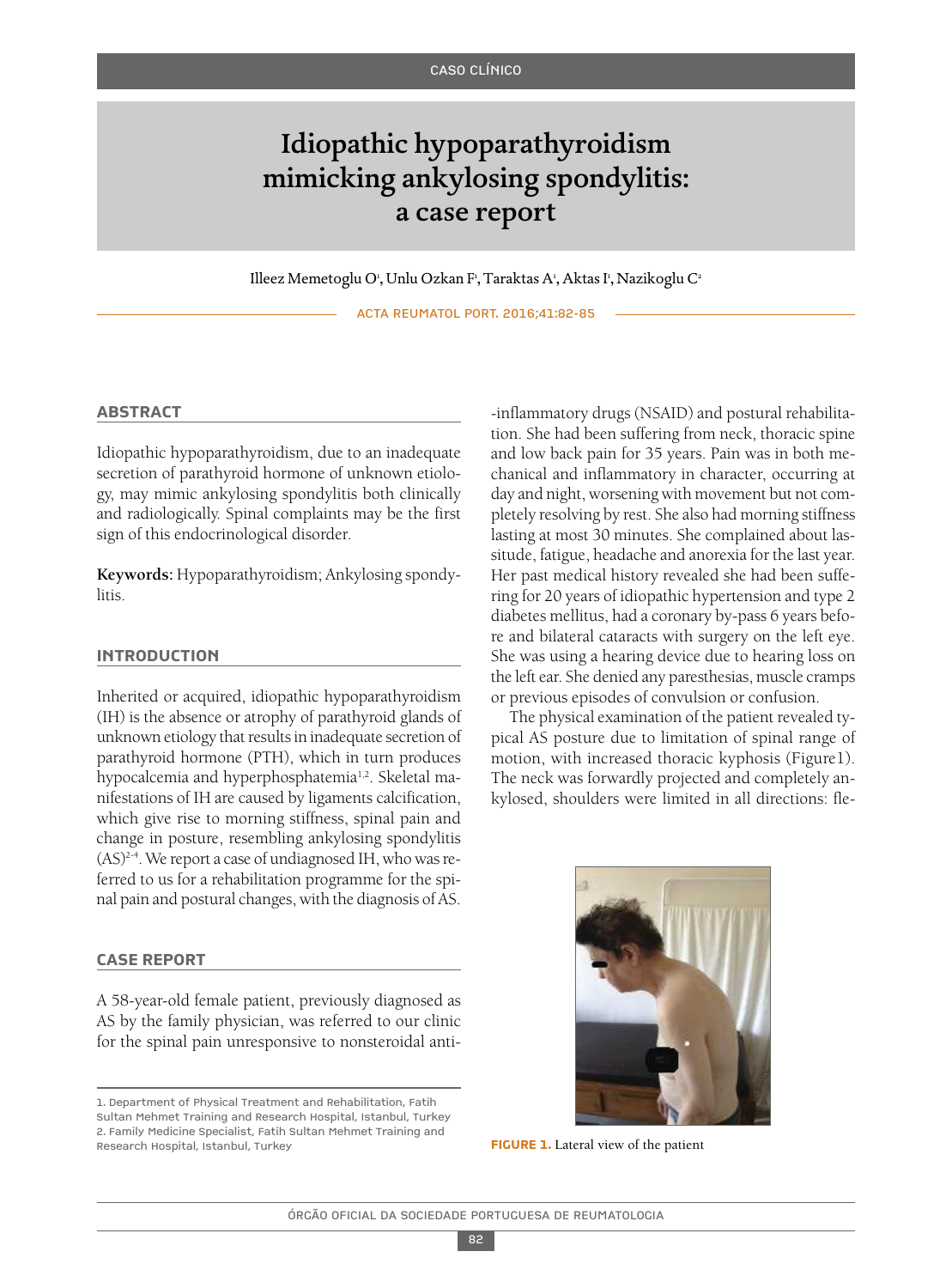

**FIGURE 2.** Roentgenogram of the cervical spine showing ligament calcifications

xion 80º (0-180), abduction 60º (0-180), external rotation  $50^{\circ}$  (0-90) and internal rotation  $40^{\circ}$  (0-70) bilaterally. Hips and lumbar spine were painful on active and passive mobilization and limited in all planes. She had no alopecia, only dry skin without nail or dental changes. Neurological examination was normal with normoactive deep tendon reflex. The lumbar Schober test was 0 cm, the lumbar lateral flexion was 3cm and the finger - floor distance was 27cm, jaw-manubrium distance of 9.5 cm, tragus-wall distance of 23 cm and chest expansion of 1.5 cm. No peripheral arthritis was detected.

Laboratory analysis parameters were as follows: calcium: 5.3 mg/dl (8.4-10.2 mg/dl), phosphorus: 6.3 mg/dl (2.5-4.6 mg/dl), albumin: 3.7g/dl (3.5-5.5 g/dl), PTH: 4.7 pg/ml (22.2-108.5 pg/ml), vitamin D: 27.2 ng/ml (>20), c-reactive protein: 0.4 mg/dl (0-0.5 mg/ /dl), erythyrocyte sedimentation rate:42 mm/h, hemoglobin:11.8 gr/dl (12-18 g/dl). She had mild iron deficiency anemia with low mean corpuscular volume and ferritin values. HLA-B27 test was negative.

Radiologic evaluation revealed increased cervical lordosis, calcification of the posterior longitudinal ligament and enthesopatic changes at posterior elements of cervical spine (Figure 2), syndesmophyte formations at the lumbar spine producing bamboo spine image (Figure 3) and periarticular calcifications at the shoulder and hip joints bilaterally.

Calcium and vitamin D replacement therapy was initiated as a treatment regimen of calcitriol 1mcg/day and calcium carbonate 2g/day. Pain was significantly reduced (VAS decreased from 9 to 5) with no change in the posture at the second month of follow-up.



**FIGURE 3.** Roentgenogram of lumbar spine showing bamboo spine features

#### **discussion**

We diagnosed the patient with IH based on the hypocalcemia, hyperphosphatemia and low serum levels of PTH. As no genetical analysis was performed it was impossible to exclude rare causes (e.g DiGeorge Syndrome, Kenny-Caffey syndrome) of IH, however our diagnosis is supported by no previous history of parathyroid surgery, radiation exposure or familial autoimmune polyendocrinopathies.

Spinal pain, morning stiffness, postural changes and radiological findings such as thoracic and/or lumbar spinal syndesmophytes, mild sacroiliitis, enthesopathy of hips and shoulders may lead the clinician to misdiagnose IH as AS4-6 . This patient was referred us for the rehabilitation of her postural deformity and related complaints, which were typical for, and previously interpreted, as AS. Sacroiliitis, the most common and even the first sign of AS<sup>3,8</sup>, is very infrequent or mild in IH<sup>8</sup>. In our case, despite the presence of severe spinal involvement, sacroiliac joint space was unaffected, except for mild sclerosis. There was sclerosis on both sacral and iliac margins of the sacroiliac joint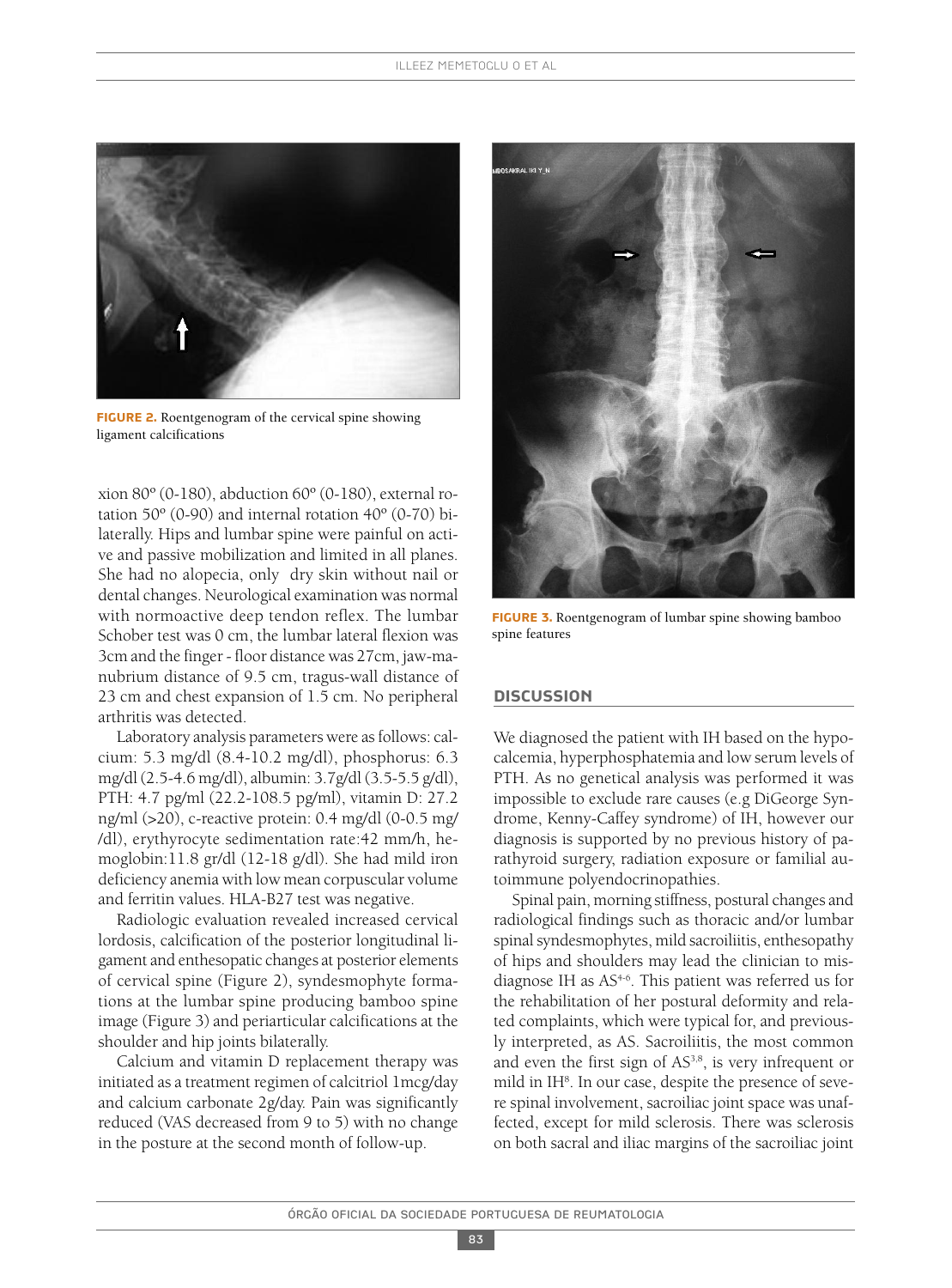

**Figure 4.** Roentgenogram of the pelvis showing sclerosis of the sacroiliac joints and ischiatic enthesopathy

however the joint space was preserved and regular (Figure 4). Since the patient's posture is unfavorable to MRI, it was not performed.

Korkmaz *et al.* reported the case of a 45-year-old male who was misdiagnosed as AS due to typical clinical and radiological findings. Persistent pain despite 2 months of treatment with sulfasalazine, methotrexate and indomethacin lead to further evaluation of the patient. Detailed laboratory investigations revealed hypocalcemia, hyperphosphatemia and low serum levels of PTH with the eventual diagnosis of IH. They reported an important decrease in pain levels after 2 months of treatment with calcitriol and calcium carbonate<sup>7</sup>.

A study by Goswami *et al.* stated that 3 of 40 patients with hypoparathyroidism had clinical and radiological findings suggestive of AS. Preserved bone mineral density, negative HLA-B27 test and equal distribution among both sexes which may be helpful to distinguish IH from AS<sup>8</sup>. The mechanism underlying these skeletal changes in IH is not well defined. Paravertebral ligamentous ossification is shown to be related with decreased intestinal calcium absorption via 1,25 dihydroxyvitamin D<sup>2</sup>. Hypocalcemia, the ultimate result of IH may be the causative factor in the skeletal and ligamentous changes resembling AS.

Tetany, the acute manifestation of hypocalcemia in IH was not present in our case. Chvostek's and Trousseau's signs were negative, due to the chronicity of the hipocalcemia. She had bilateral cataracts due to discrete layers of opacity in the peripheral cortex of the lens which is the typical lesion of hypoparathyroidism.

Early onset of symptoms (approximately 25 years of age), typical posture, spinal deformity and vertical syndesmophyte formations at the thoracolumbar region are AS-like features in our case. Despite the severe spinal involvement the lack of typical changes at the SI joint is striking and makes AS less likely. Laboratory findings indicating the diagnosis of IH are hypocalcemia, hyperphosphatemia and a low serum level of PTH. The negative acute phase reactants and HLA-B27 are the other features in our case that make the diagnosis of AS less likely.

Additionally, periarticular calcifications at the hips and shoulders, cataract formation - a long-term complication of hypoparathyroidism - and pain unresponsive to NSAIDs, all support the diagnosis of IH.

Nakamura reported the prevalence of IH as 7.2 (5.5- -8.8) per million persons in Japan<sup>11</sup>. IH is also rare in Turkey but the exact prevalence is not known. Despite its rare occurance, hypoparathyroidism may be the underlying pathology in patients with spinal complaints. Evaluation of serum calcium and phosphate levels may clarify the diagnosis and prevent further disease progression since the management of IH and AS differ significantly.

## **correspondence to**

O Illeez Memetoglu Fatih Sultan Mehmet Training and Research Hospital, Istanbul, Turkey E-mail: ozgeilleez@hotmail.com

#### **reFerences**

- 1. Markenson JA. Rheumatic manifestations of endocrine diseases. Curr Opin Rheumatol 2010; Jan;22(1):64-71. doi: 10. 1097/BOR.0b013e328333dd38. Review. PubMed PMID: 19935068.
- 2. Chakravarty SD, Markenson JA. Rheumatic manifestations of endocrine disease. Curr Opin Rheumatol. 2013 Jan;25(1):37- 43. doi: 0.1097/BOR.0b013e32835b4f3f. Review. PubMed PMID: 23159916.
- 3. Cronin ME: Rheumatic aspects of endocrinopathies. Kopman, W J (Ed): Arthritis and Allied Conditions. Williams & Wilkins Co, Baltimore, 1997,S. 2233.
- 4. Unverdi S, Oztürk MA, Inal S, et al. Idiopathic hypoparathyroidism mimicking diffuse idiopathic skeletal hyperostosis. J Clin Rheumatol. 2009 Oct;15(7):361-2. doi: 10.1097/RHU. 0b013e3181bb9865. PubMed PMID: 20009974.
- 5. Chaykin LB, Frame B, Sigler JW. Spondylitis: a clue to hypoparathyroidism. Ann Intern Med. 1969 May;70(5):995-1000. PubMed PMID: 5769633.
- 6. Jimenea CV, Frame B, Chaykin LB, Sigler JW. Spondylitis of hypoparathyroidism. Clin Orthop 1971; 74:84-89. PubMed PMID: 5540408.
- 7. Korkmaz C, Yasar S, Binboga A (2005). Hypoparathyroidism